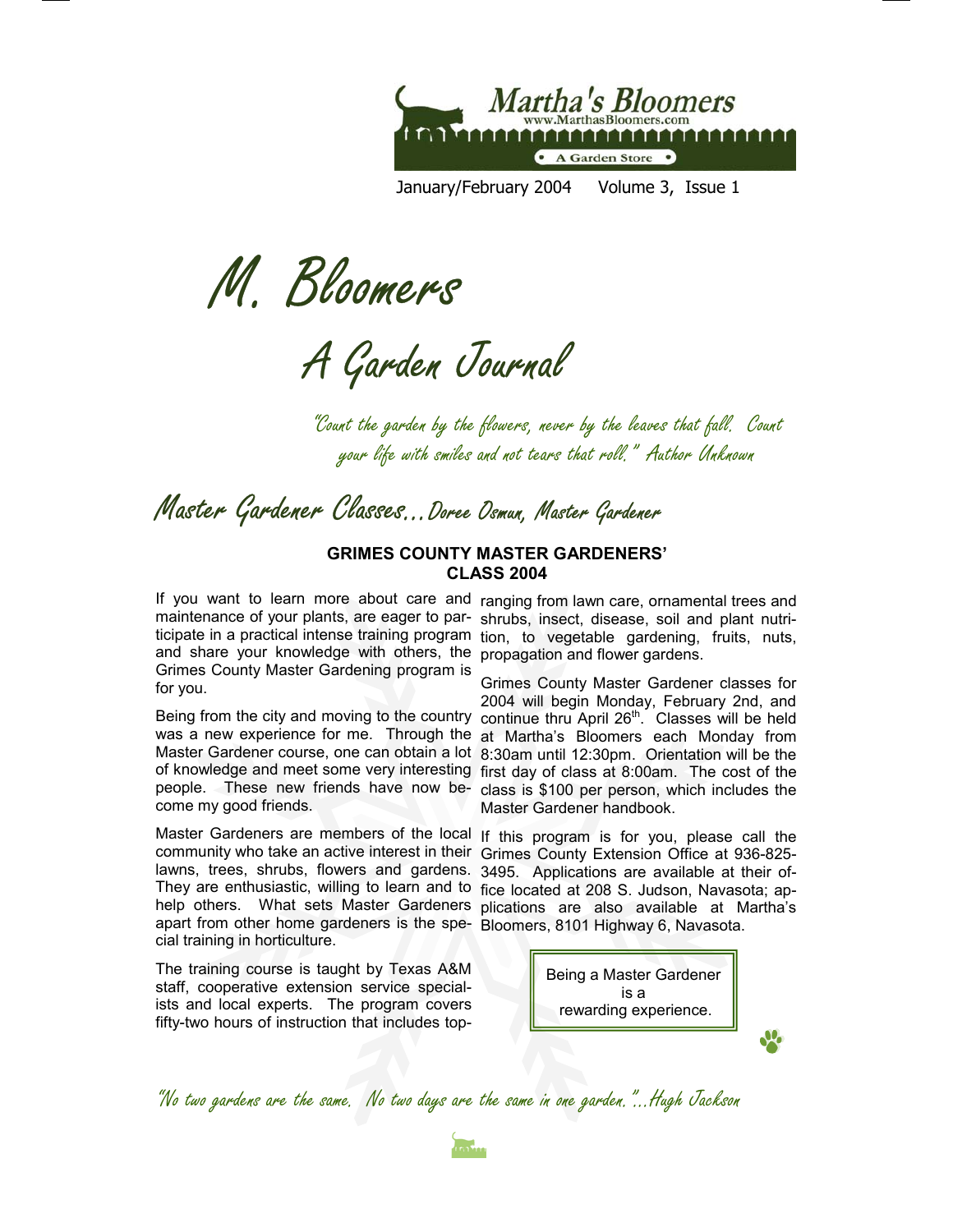## From the Hot House "Conifers"...David Albrecht,

overlooked in an effort to provide maximum ciency symptoms. space for the more colorful and showy perennials that are so popular in today's garden. There just never seems to be enough room to accommodate everything. Now is a good time of year to take a look around and note which plants have not frozen back to the ground. Or better yet, take note of the plants that are still green, lush and full of life even in the deadest part of the year. Part of this group is the conifers.

a generally conical shape, needle or scale- brid that and can reach 40 feet tall and 25 like leaves, and uncovered seeds in cones. All are members of the pine family. Most require full sun and are drought tolerant once established. The following conifers discussed have proven themselves time and time again practically throughout the entire state of Texas.

Probably the first cultivated and most well rapid grower makes for a good foundation recognized conifer is our native red "cedar". plant that reaches 4-5 feet tall and equally as This utilitarian tree has been used for wind- wide. Two of the best-looking, low growing breaks, screens, Christmas trees, and fence conifers are the Procumbens juniper and the posts for decades. This rapid grower really Blue Pacific juniper. The Procumbens is a isn't a cedar at all, but a juniper that is more very dense low growing juniper up to 2 feet closely related to the cypress. If one is inter- tall and 10 feet wide that makes an excellent ested in a true cedar tree, take a look at Deo- ground cover. A lower growing conifer with dar cedar, another tree of great stature. blue-green foliage and a softer look is the While still small enough to decorate, this tree Blue Pacific reaching only 1 foot tall and 5 makes a great living Christmas tree planted in feet wide. Both of these look great on slopes, the landscape. Be aware that in alkaline soils but work just as well on level ground.

The use of conifers in the landscape is often this tree may exhibit occasional iron defi-

 Another large, well recognized tree is the Loblolly pine, which is the species that inhabits Lost Pines State Park. It also may exhibit iron deficiency symptoms in alkaline soils. If one is looking for a large pine that will easily tolerate alkaline soils, use the rapid growing Elderica pine or the slow growing, but extremely good specimen, Australian pine. Either of which also make great living Christmas trees. One last tree of mention is the Conifers are those trees and shrubs that have Leyland cypress, which is very graceful hyfeet wide.

> Not all conifers come in the shape of large trees. The slow growing blue point juniper only gets to about 12 feet tall with a spread of 6 feet. This makes a great screen and also another great living Christmas tree. A much shorter conifer is the seagreen juniper. This

## New Daytime Cooking Classes

The response to our cooking classes have presents "French Bistro Salads." You will been phenomenal. Requests for daytime enjoy learning how to prepare light, yet subcooking classes have poured in. In January, stantial, main-course salads. Recipes inwe will be offering our first luncheon cooking clude *French-style Chicken Salad, Curly Endive*, class. Our guest chef is Erin McFarlane. *Bacon and Roquefort Salad, Parisian Goat*  Erin graduated from the famous Cordon Bleu *Cheese Salad with Garlic Toasts* as well as *Clas*in France with her specialization being *sic French Vinaigrette.* Demonstrations will last French pastries.

Her first class, "Chocolate Delights for Valentine's Day" will be Wednesday, January 28, at 10 am. This demonstration-style cooking class includes chocolate creations that are sure to tempt your sweetheart. Learn to prepare *Chocolate Croissants, a Flourless Chocolate Cake and Grand Marnier Truffles.* 

On Wednesday, February 25, at 10am, Erin

one hour and will be followed by a sampling of each dish while enjoying a salad lunch. Everyone will take home a complete recipe packet and plenty of new ideas to liven up their menus.

 Limited seating. \$25 per person. Reservations confirmed by credit card are required.

> *Café M. Bloomers*  **(936) 870-3277**.

"Unlike your favorite painting or sentimental vase, a landscape is alive and constantly changing"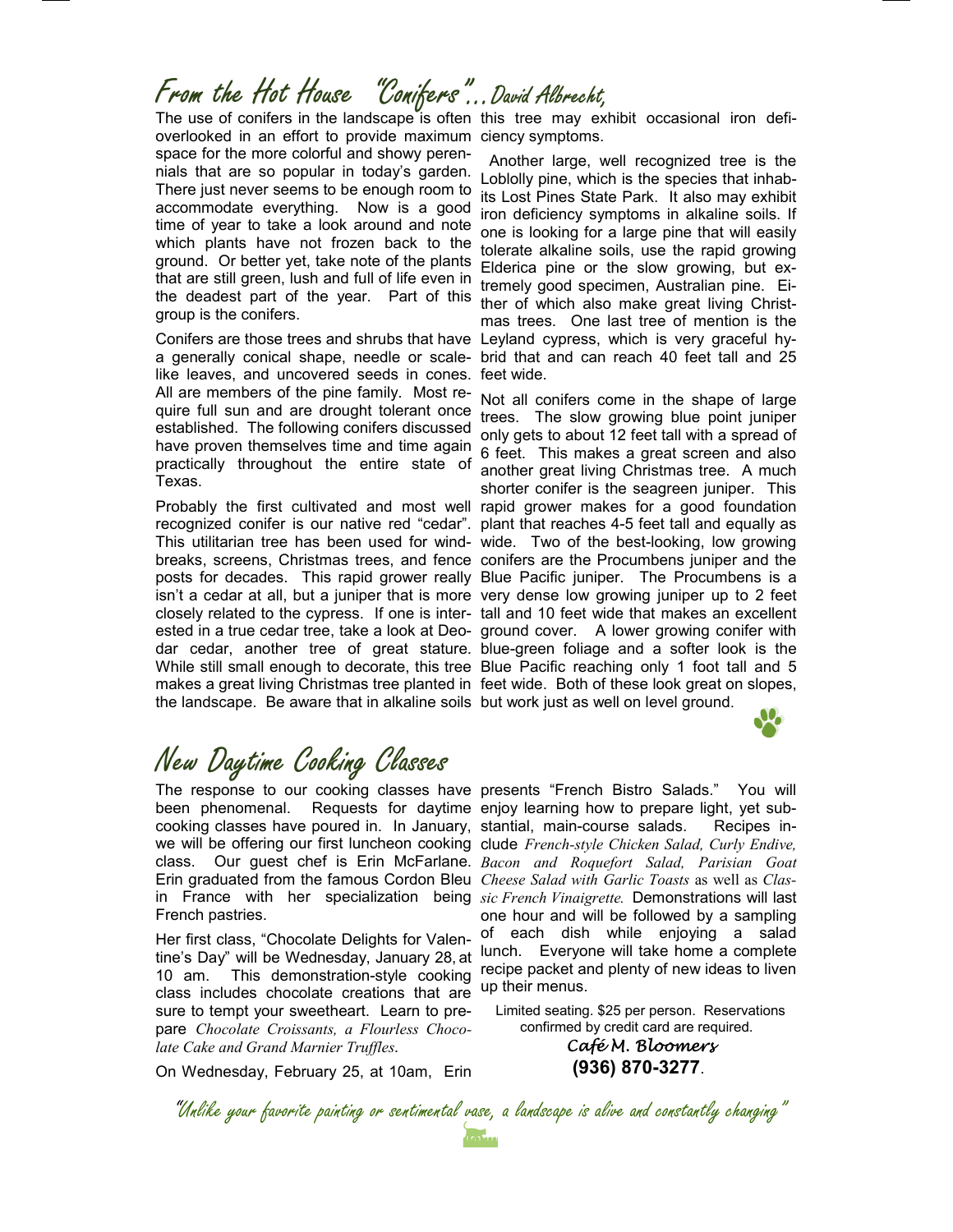## A Valentine Affair at Café M Bloomers…Pamela Hays

Looking for that perfect place to romance your sweetheart this Valentine's Day? Consider bringing your special someone to Café M. Bloomers for an intimate and elegant candlelight dinner.

The Café will host two seatings for dinner on Saturday, February 14th. Reservations for both the 6pm and 8pm seatings are required and must be confirmed by credit card or paid by cash or check when the reservations are made.

The menu for the evening will consist of soup, salad, a choice between two delicious entrees, homemade bread and one of our sinfully delicious desserts garnished with Valentine's Day essentials...chocolate covered strawberries and a red rose for

your sweetheart. The price of this romantic evening is \$24.95 per person, plus tax and gratuity. Wine and beer are available for an additional charge.

Reservations will be accepted on a first come, first serve basis until both seatings are full. To reserve your special table call Café M. Bloomers at (936) 870-3277. Don't delay….we will fill up fast.

Order our luscious chocolate covered strawberries and our decadent chocolate desserts for your Sweetheart to enjoy in at home.

> *Pamela Hays Café M. Bloomers*  **(936) 870-3277**

# Spring Floral Luncheon…Trisha Barksdale, Petals n' Bloomers

If there is a shower or party in your future this spring, you may want to come to our *Spring Floral Luncheon.* We won't be eating flowers, but you will enjoy a delicious lunch prepared by Pamela Hays at Café M. Bloomers.

Each table will be set up with a different theme. After a great m e a l, Trisha Barksdale, Floral Designer, will discuss each tablescape based on these events: Valentine's Day, Baby Girl, Baby Boy, Tea Party, Wedding Shower, Spring, Easter, and Girls Just Wanna Have Fun.



Some of the floral arrangements will be given as door prizes. This meal and presentation is sure to pull you out of the winter blahs and into anticipation of a beautiful spring.

> REMEMBER: Valentine's Day falls on Saturday this year. Please order your bouquets early. A great variety of flowers are available. You may consider taking them to your Valentine's place of employment on Friday.

*Send a Smile Any Day!* 

New 2004 Cooking Classes!! Molly Fowler will be back with her own enthusiastic style to guide us through two more painless delicious meals. French Bistro Dinner on Wednesday, January 21, at 6:30pm, and A Romantic Valentine Dinner on Tuesday, February 10. Reservations confirmed by credit card are required Call Pamela Hays at *Café M. Bloomers* (936) 870-3277.

.

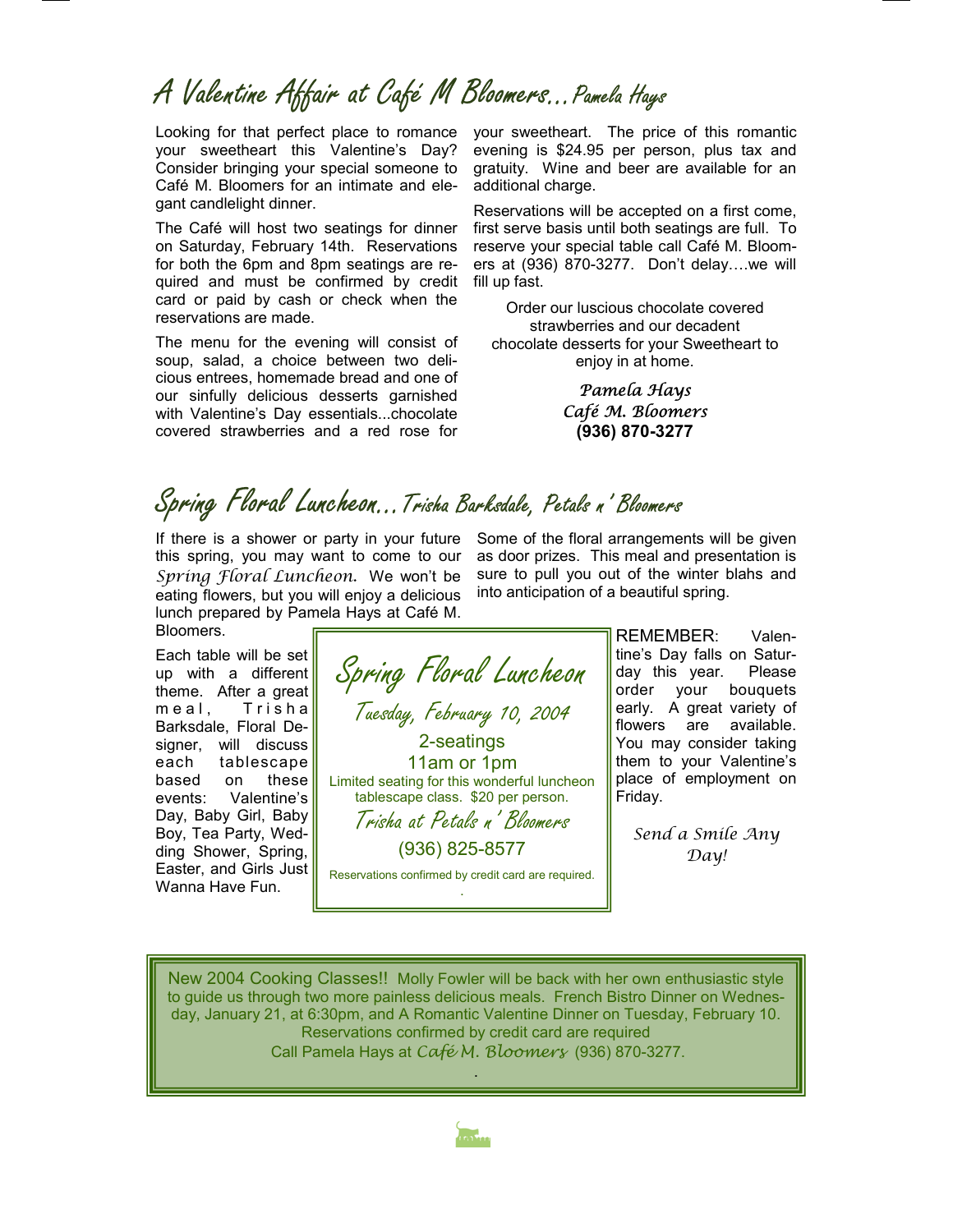## Orhids—Phalaenopsis Culture… Dr. Rainer Fink

At Martha's Bloomers we are becoming the County area water). Reverse osmosis or leading edge Phalaenopsis grower. Our spe-rainwater is best. Rainwater is about PH cialization is in the hard to find dark red, or-7.1, but after adding fertilizer, it drops to ange, yellow and the newest rage - harlequins. below PH 6.5. Phalaenopsis absorb most of It is important to us that we share the method the fertilizer between PH 5.5 and PH 6.5. we use to grow our plants. It is our goal that the plants purchased from Martha's Bloomers thrive and continue to bring you pleasure over many seasons.

light level is fairly low, it is time to reduce feeding. Discontinue or reduce nitrogen fertilizer. It is critical to use systemic bactericide/fungicide such as Funigex Rose Pride, Consan 20 or Kocide 101 twice a month to cope with the hazard of rot. Try to maintain a temperature minimum of 65 F.

On the other hand in spring and summer, with the high level of summer temperature and light, you will need to increase air circulation and humidity (to about 80%). Increase watering and increase nitrogen fertilizer for fast and solid growth in the early spring. Reduce any strong summer sun by shading well. A simple way to tell if the light level is OK is too hold your hand about one foot above the leaves of the plant – if you can see a clear shadow of you hand, the light level is to high. To reduce risk of pseudomonas and problems with spots on leaves, use systemic bactericide/fungicide every three to four weeks.

In the spring, we like to re-pot our Phalaenopsis (they like to be re-potted once per year). After re-potting especially young seedlings or smaller plants, water them using 10-52-10 fertilizer several times to encourage root system growth. This is followed by a balanced fertilizer 20-20- 20 until spiking starts. Then use 20-5-30 to encourage a strong spike and good flower substance. All fertilizer is used at the rate of 350 parts per million or what is recommended for tomatoes. Every fourth watering use clean water to wash out any excessive salt accumulated in the potting media. Using quality water is very important (especially if you are using Brazos

Since winter is here and the temperature and means "water me". It is critical not to over-Water the plants only when necessary!!! Clear plastic pots enable you to look inside to see when the plants need water – green roots means "don't water", white roots water these plants. It should be safe to water once per week.

> The media you grow your plants in is a personal choice. Their root systems are very fleshy and need loose, airy media that will not dry too quickly or stay soggy all the time. Martha's Bloomers has an excellent potting mix made up of fir bark, charcoal and perilite.

> Common pests like scale and mealy bug can be disposed of by brushing with rubbing alcohol or spraying with Safer Soap. Although the regular systemic treatment described earlier should stop these pests before they get started. To get rid of slugs and snails use Hi-Yield Snail Pellets. In general, in a household orchid collection, fungus is a much greater problem than pests on phalaenopsis plants.

> Martha's Bloomers hopes you enjoy our offerings of fine orchids and we are always ready to be of assistance. Feel free to call the store to set an appointment with Rainer Fink, our orchid grower.

Saturday, February 28, at 11 am, Dr. Fink will present a free seminar "Orchid Basics—Potting & Care" Call Martha's Bloomers registration line (936) 870-4044 to register or email registration@MarthasBloomers.com



#### **Premium Orchid Exchange Club**

Joining the Orchid Exchange Club will provide you with a continuous blooming Premium Orchid throughout the year. Your orchid selection is available from our Premium Private Stock Orchids that are not generally for sale.

"Gardening requires lots of water-most in the form of perspiration" H. Fred Ale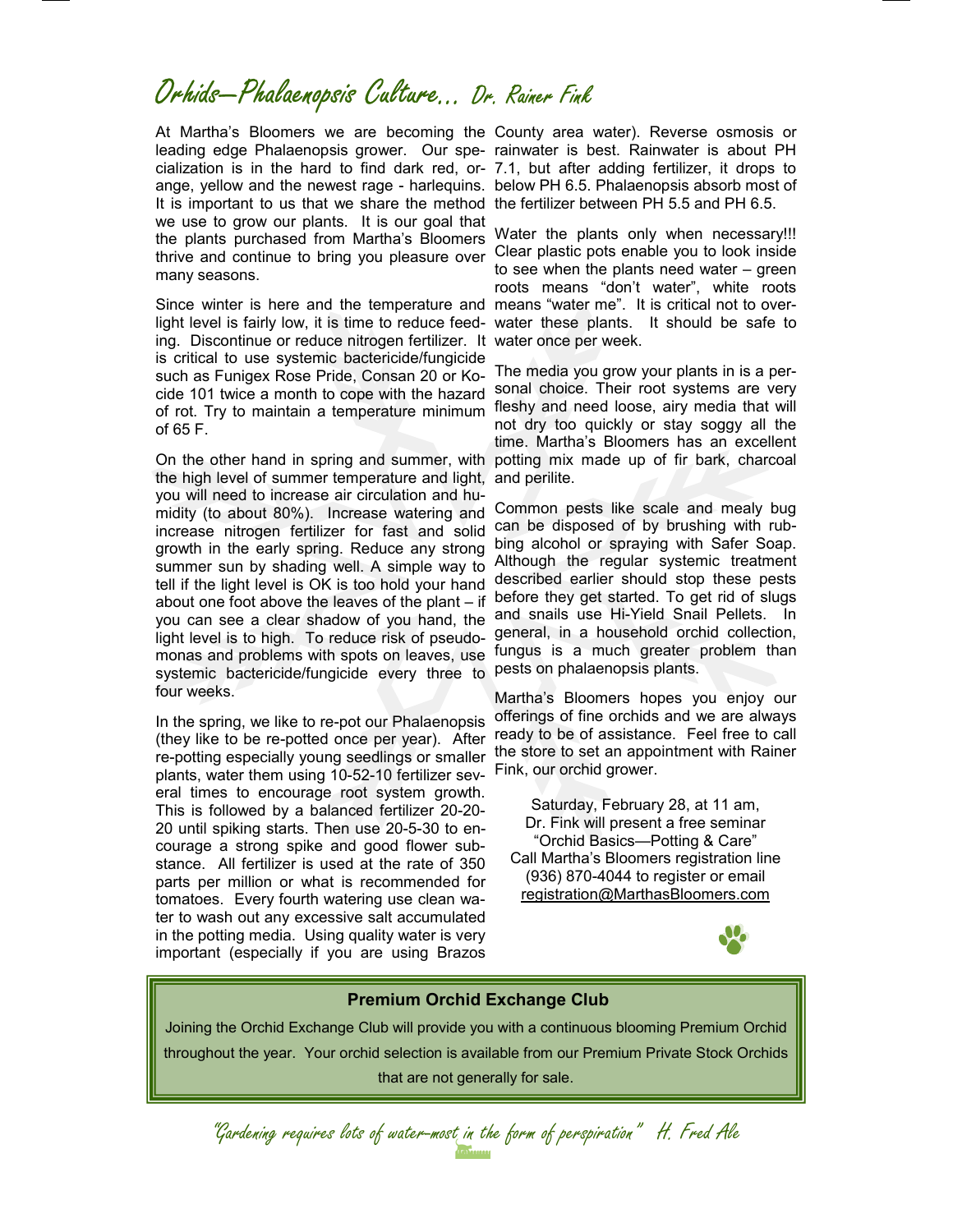Ask Martha & Bloomer….

**Dear Martha:** 

Do Purple Martins have "scouts"?

Martha here...The first martins are simply here because they are usually the first to return. It seems like they go back to get the others, but the rest of the flock are just right behind these "early birds.".



**Dear Bloomer:** When should we expect Purple Martins to arrive in our area?

**Bloomer here...**Purple Martins will be returning soon. They generally arrive around on February 20th, but last year they made their appearance here on February 12th. Purple Martins are loyal and will return to their old homes, but as any guest, they prefer a clean abode.

**If you have not put Martha's Bloomers on your email safe list, please do so. Many of our email messages are being returned due to spam control. Martha's Bloomers will continue to highlight upcoming events via email.** 

Seeds...Gay Houston, Staff

and dream of spring. However, in Southeast Texas, winter is often still a good growing season for many plants. December may have blooming roses and perennials that are still doing well. Of course, our pansies, snaps, and other annual color are really beginning to show off.

Now that January is here, we may not have cold and snow, but gray, chilly days make us start thinking about springtime seeds. Seeds are sometimes scary to a beginning gardener. Will they come up? Will they rot off just as I get my hopes up? What if they wash around and all come up in one spot? That can happen, but many seeds are so easy to grow that is worth trying a few. You can plant varieties such as big, wrinkled nasturtium seeds, reliable sweet peas, and sugar snap peas in February.

Now is the time to start looking for some seeds that are not always available. Our favorite seed company, Rene's Garden, now offers many of the different basils, old-

Winter is the time to read seed catalogs fashioned tomatoes, Easter egg radishes and astonishing squashes, eggplants, and corn. We try to keep the old familiar varieties, but also bring in also bring in different seeds that are still easy to grow. Don't forget to buy a few sunflower seeds, corn, beans or peas and help your child or grandchild plant them. Children enjoy watching the easy germination of familiar plants.

> Seeds are often slighted in the garden since bedding plants are readily available. However, historically they are so basic for the gardener that we all should try them. Our ancestors brought over their favorites seeds and relied on their skill to grow the plants of their home country. Locked within the tiny seeds were their hopes for survival.

> One of my favorite authors summed it up best: "I don't find it hard to believe in miracles when I look at those tiny things--some no larger than grains of dust. You could hardly believe there was life in them, let alone color and scent if you hadn't seen spring."



"A garden is a friend you can visit anytime"